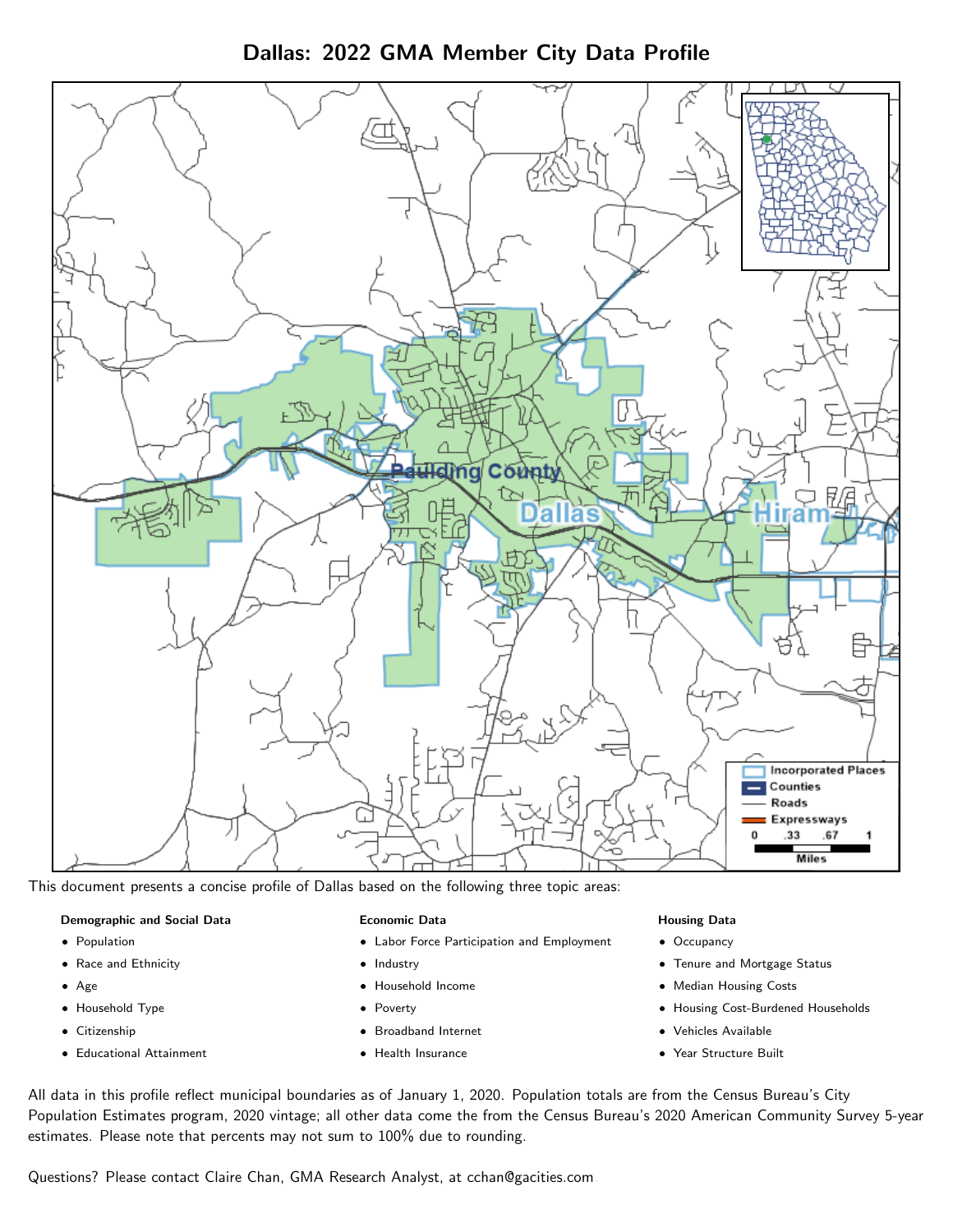# Dallas: Demographic and Social





**Citizenship** 



Source: American Community Survey, 2020 5-year estimates, table B05002 Source: American Community Survey, 2020 5-year estimates, table B15002

Race and Ethnicity



Source: U.S. Census Bureau, City Population Estimates, 2020 vintage Source: American Community Survey, 2020 5-year estimates, table B03002

## Household Type



Source: American Community Survey, 2020 5-year estimates, table B01001 Source: American Community Survey, 2020 5-year estimates, table B11001

#### Educational Attainment



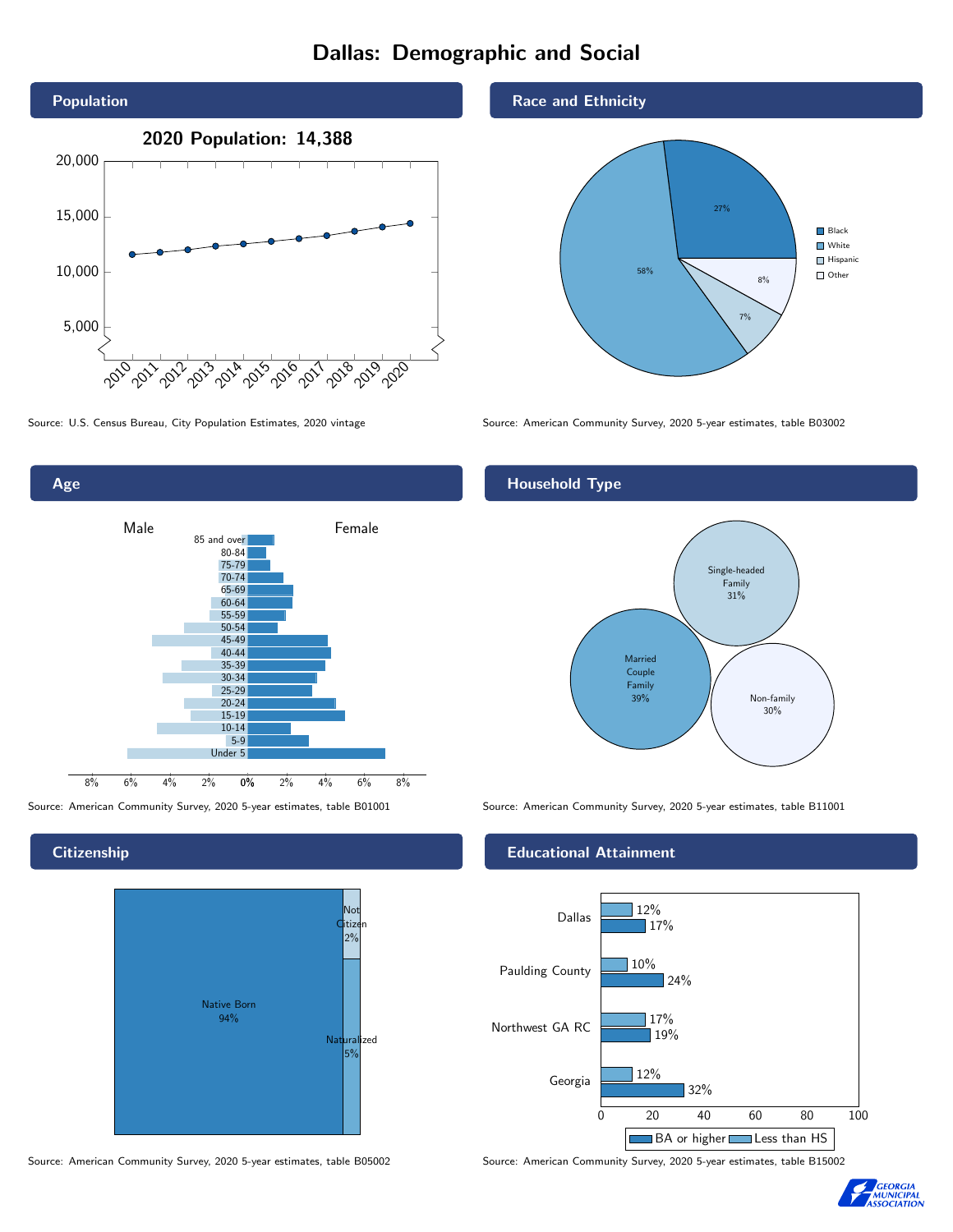# Dallas: Economic



Source: American Community Survey, 2020 5-year estimates, table B23001 Note: Unemployment rate is based upon the civilian labor force.



Source: American Community Survey, 2020 5-year estimates, tables B19013 and B19025 Source: American Community Survey, 2020 5-year estimates, table B17010



Source: American Community Survey, 2020 5-year estimates, table B28002 Source: American Community Survey, 2020 5-year estimates, table B18135

Industry

Poverty

| Agriculture, forestry, fishing and hunting, and mining      | $0\%$ |
|-------------------------------------------------------------|-------|
| Construction                                                | 11%   |
| Manufacturing                                               | 7%    |
| <b>Wholesale Trade</b>                                      | $1\%$ |
| Retail Trade                                                | 19%   |
| Transportation and warehousing, and utilities               | 7%    |
| Information                                                 | $0\%$ |
| Finance and insurance, real estate, rental, leasing         | 9%    |
| Professional, scientific, mgt, administrative, waste mgt    | 13%   |
| Educational services, and health care and social assistance | 19%   |
| Arts, entertainment, recreation, accommodation, food        | 8%    |
| service                                                     |       |
| Other services, except public administration                | 3%    |
| Public administration                                       | 2%    |

Source: American Community Survey, 2020 5-year estimates, table C24030



## **Health Insurance**